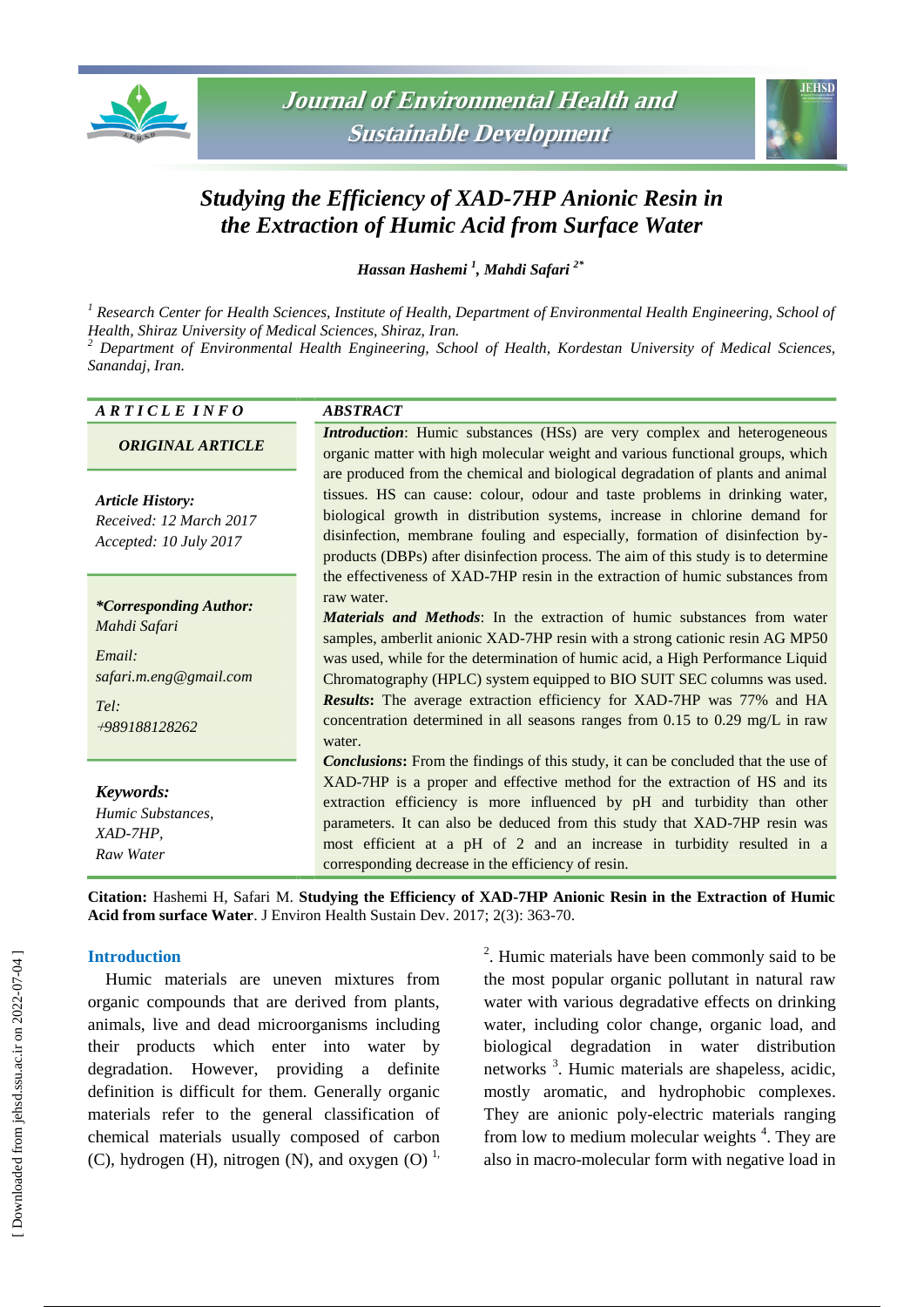pH of natural water due to the presence of functional groups. Carboxylic, hydroxyl phenolic, and hydroxyl-calcium are the most important functional groups; however, their negative load is mainly due to the presence of carboxyl and phenolic groups in the first step. The chemical compounds of humic materials depends on the type of functional group as they are in different weight percentage in ranges of 40-60% carbon, 30-50% oxygen, 3-6% hydrogen, and  $1-4%$  nitrogen<sup>5, 6</sup>. The presence of humic materials in water resources based on the solubility in acid or alkaline are usually classified into two main groups namely; humic acid (HA) and folic acid (FA) groups. HA is soluble in weak alkaline environment, but precipitates after being acidic, while FA is soluble in low pH.

There are various technique to separate and concentrate natural organic materials (NOM) in aqueous environments. These include, surface absorbance of resin (usually XAD resins), ultrafiltration, reverse osmosis (RO), low temperature evaporation (40-50°C), and other techniques. Combined techniques are also used in some studies  $7, 8$ . Most developed and applied techniques to separate humic materials in aqueous environments are based on amberlite XAD resins, acrylic ester, and styrene deionylbenzene resins; meanwhile XAD, XAD-2, and XAD-8 are mostly applied to separate humic materials in aqueous environment<sup>9</sup>. Another technique in the separation of humic materials based on anionic exchangers is the use of diethylaminoethyl (DEAE) cellulose  $10$ . The most common technique used to separate natural organic materials in surface water is adsorption using resin with big anionic pores, particularly the use of XAD-8 by Aiken $11$ . XAD technique was used by International Association of Humic Materials for standard separation of humic materials in aqueous environments, and XAD-8 resin has been selectively used for standard separation  $\frac{9}{2}$ . XAD-8 is an excellent absorbent for humic materials in low pH. This resin may be used to separate humic materials from high amounts of water  $(10-100 \text{ L})$ <sup>12</sup>. All XAD resins usually absorb organic materials by hydrophobic link. Their

precise amount of absorbance has not yet been known <sup>4</sup> .

For the presence of various interrupting materials in water to analyze HPLC, it is necessary to extract these materials from water to determine its value with high precision. The aim of this study is to determine the efficiency of XAD-7HP anionic resin in the extraction of humic acid from input raw water samples to Isfahan water treatment plant.

#### **Materials and Methods**

#### *Sampling*

The required samples for this study were prepared from the raw water of Zayanderud River as input flow of Isfahan water treatment plant. The volume of the samples needed to analyze humic acid levels is 20 L , using high density polyethylene containers (HDPE) and preserved at 4°C before extraction. The glass containers used in this test were placed in 5% nitric acid for 24 h before usage to ensure the absence of organic materials and were placed in an oven for 1 h after washing.

### *Extraction materials and column*

Sodium humic acid (50-60%) and anionic resin XAD-7HP Amberlite were purchased from Sigma-Aldrich Company while other materials such as IR-120 cationic resin, chloride acid, sodium hydroxide, nitric acid etc were purchased from Merck Company.

For the extraction, a plexiglass cylinder column with 3 cm diameter and 50 cm length was filled by anionic resin. In addition, a plexiglass cylinder column with 3 cm diameter and 20 cm length was filled with cationic resin.

### *Extraction*

An anionic amberlite XAD-7HP resin with a strong AG MP50 catalyst resin were used to extract humic materials from water samples. The needed samples were prepared from raw input water to Isfahan water treatment plant. A volume of 20 L of water for each sample was used based on previous studies. The sample was filtered before extraction using a 0.45µ aqueous-organic filter,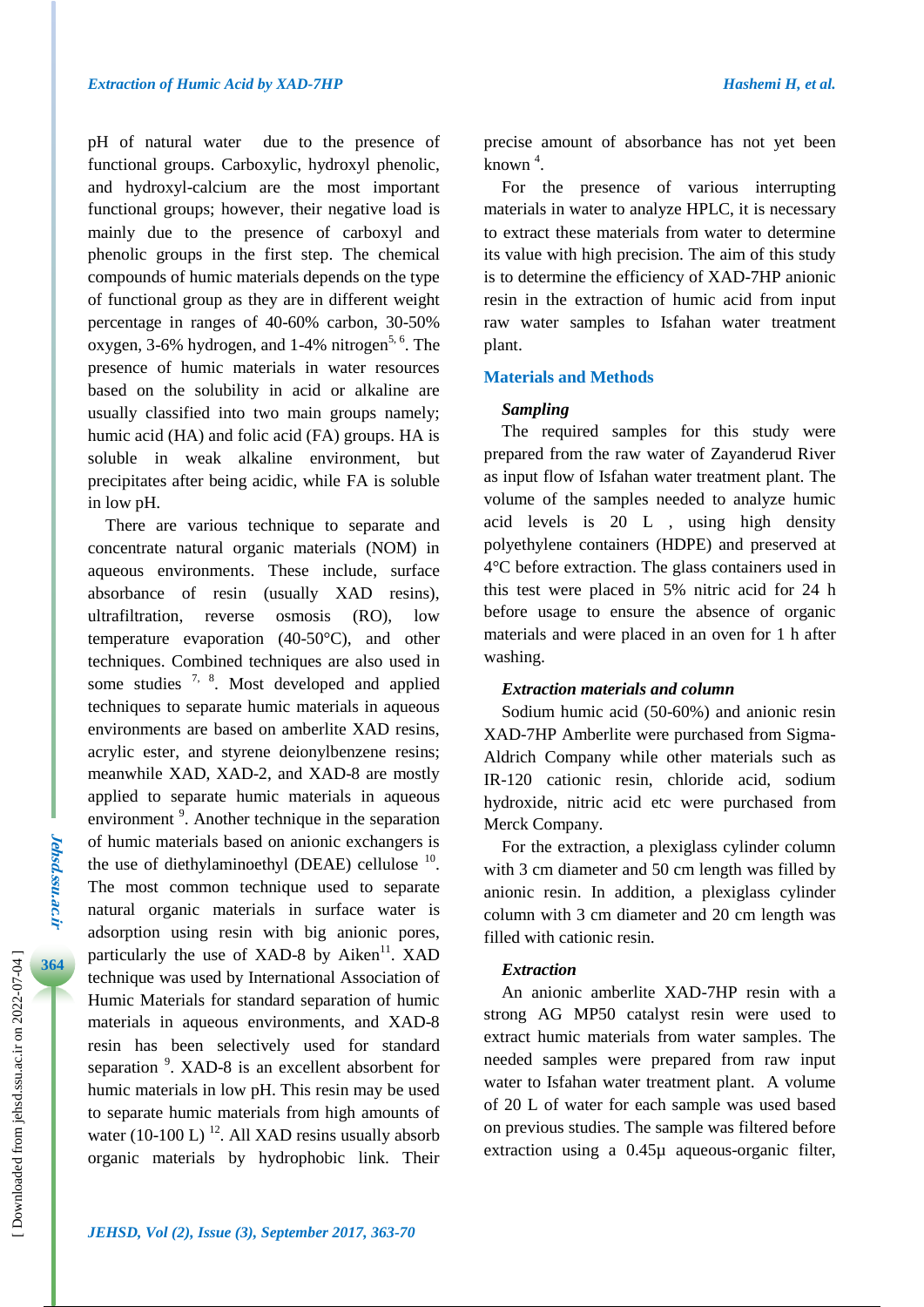after which the sample pH arrived at 2 using a strong hydrochloric acid. The acidic sample was passed through XAD - 7HP using pneumatic pump with 5 ml flow rate. XAD - 7HP column was washed using 0.1 M NaOH, and the adsorbed organic materials were separated from column. The alkaline sample was passed through a strong AG MP50 cationic resin. The schematic of extraction is shown in Figure 1.



**Figure 1:** Schematic design of humic materials extraction

#### *Analysis*

A high-performance liquid chromatography (HPLC) model 746-HPLC-WATERS equipped with waters 515 HPLC-Pump, Waters 486- UV/VIS detector and manual injector was used. In addition, a column with specifications of BIO SUIT 5  $\mu$ m HR SEC COLUMN (7.8  $\times$  300 mm) equipped with BIO SUIT GUARD SEC (7.5  $\times$  75 mm) guard was used. Other tests were conducted based on standard techniques of water and wastewater tests. EUTECH pH-meter, model 310 was used to measure pH. In this study, electric conduction was also done using electrometric technique by Digital Hachistic Controller Model HACH Model Sension7.

Data was analyzed based on Pearson correlation statistical test using SPSS software.

#### **Results**

The results of this study are shown in Figures 2-6.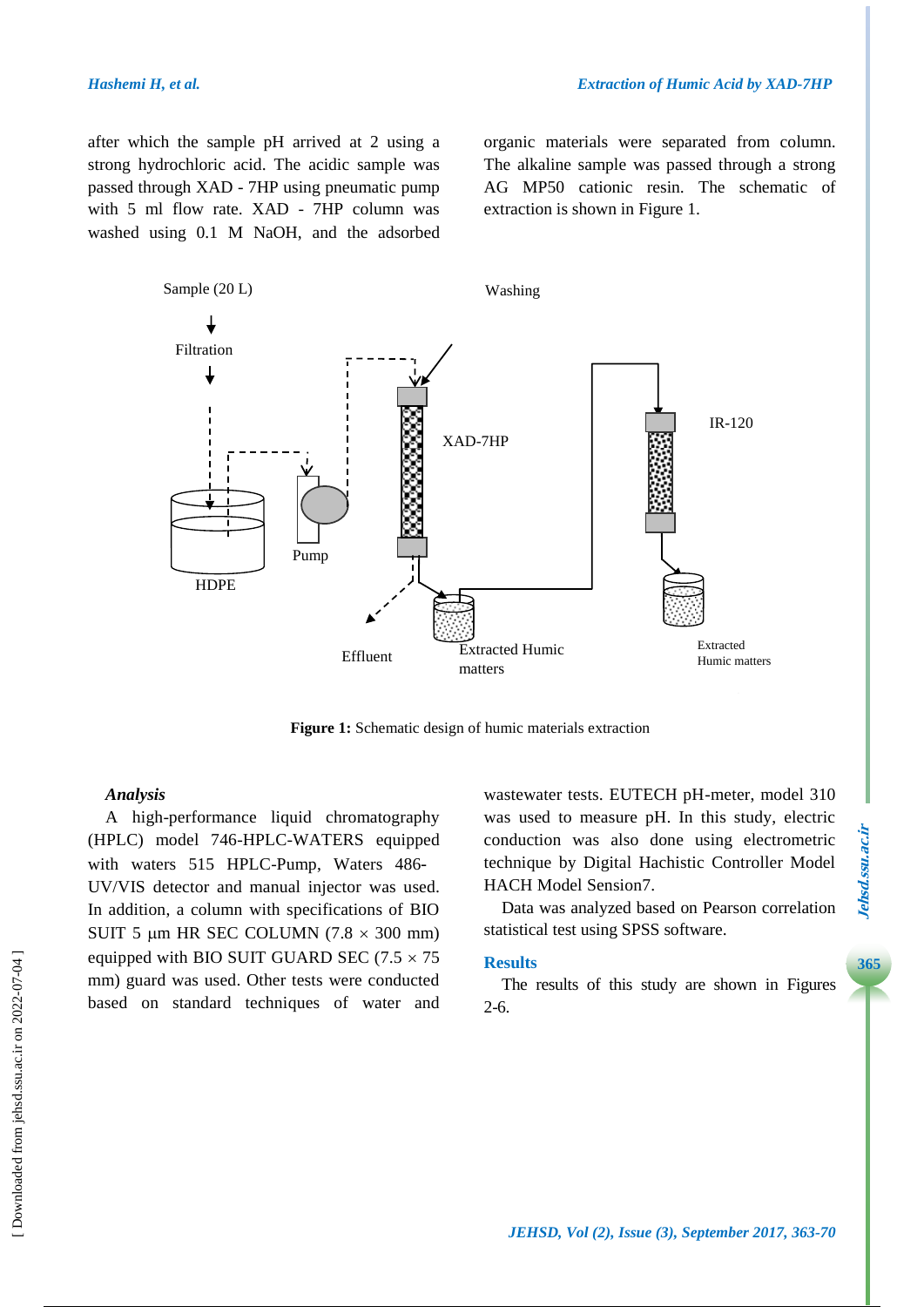

**Figure 2:** XAD-7HP resin efficiency in various concentrations of humic acid (pH < 2 and constant for all samples)



**Figure 3:** Efficiency of XAD-7HP resin in various pH (humic acid concentration of 5 mg/L and constant for all samples)

**Jehsd.ssu.ac.ir**

**Jehsd.ssu.ac.ir**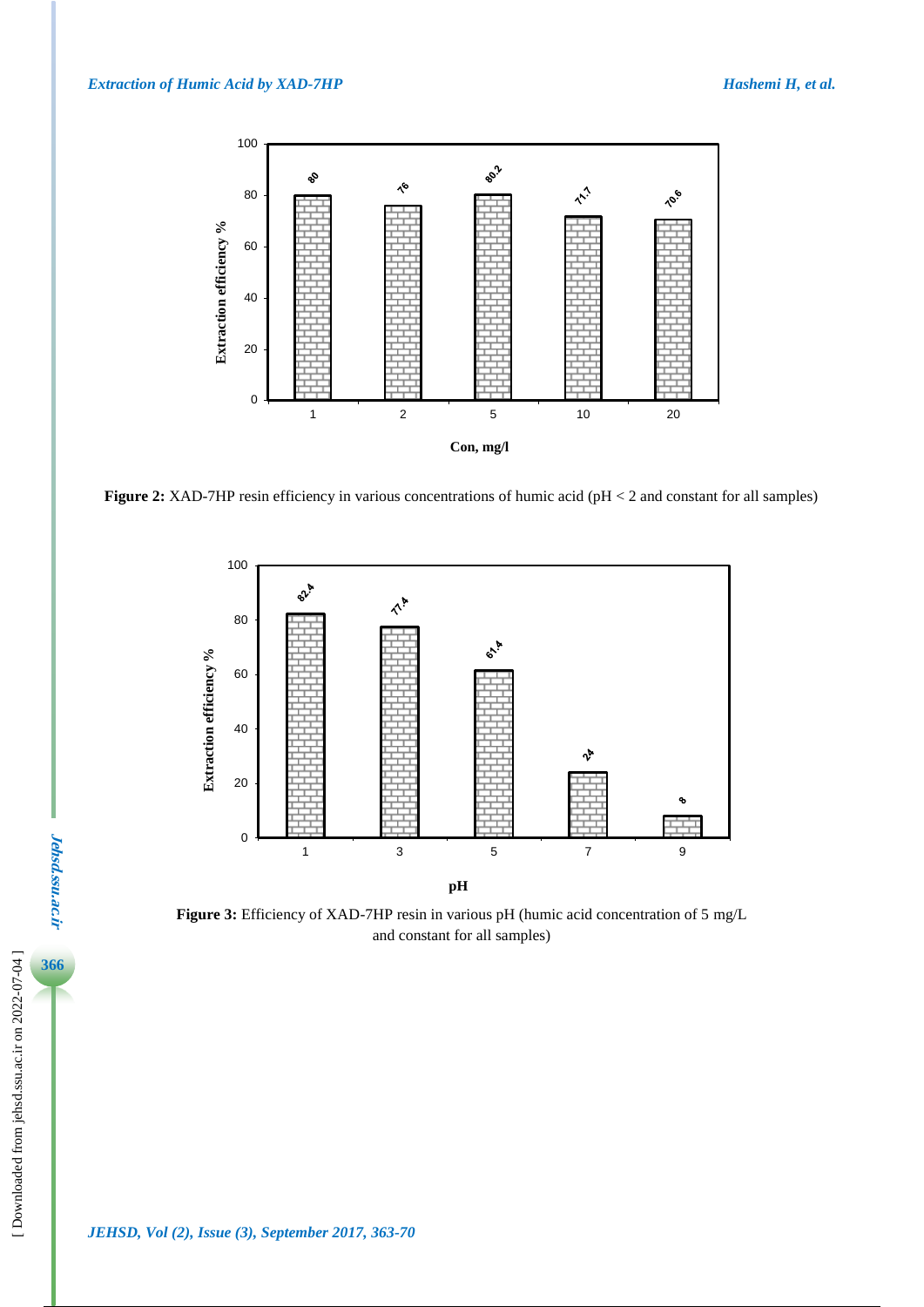[\[ Downloaded from jehsd.ssu.ac.ir on 2022](https://jehsd.ssu.ac.ir/article-1-86-en.html)-07-04 ]

[Downloaded from jehsd.ssu.ac.ir on 2022-07-04]



**Figure 4:** Efficiency of XAD - 7HP resin in various EC (pH < 2 in all samples and concentrations of humic acid is 5 mg/L)



Figure 5: The efficiency of XAD-7HP resin on various turbidities (in all samples  $pH < 2$  and the concentration of humic acid is 5 mg/L)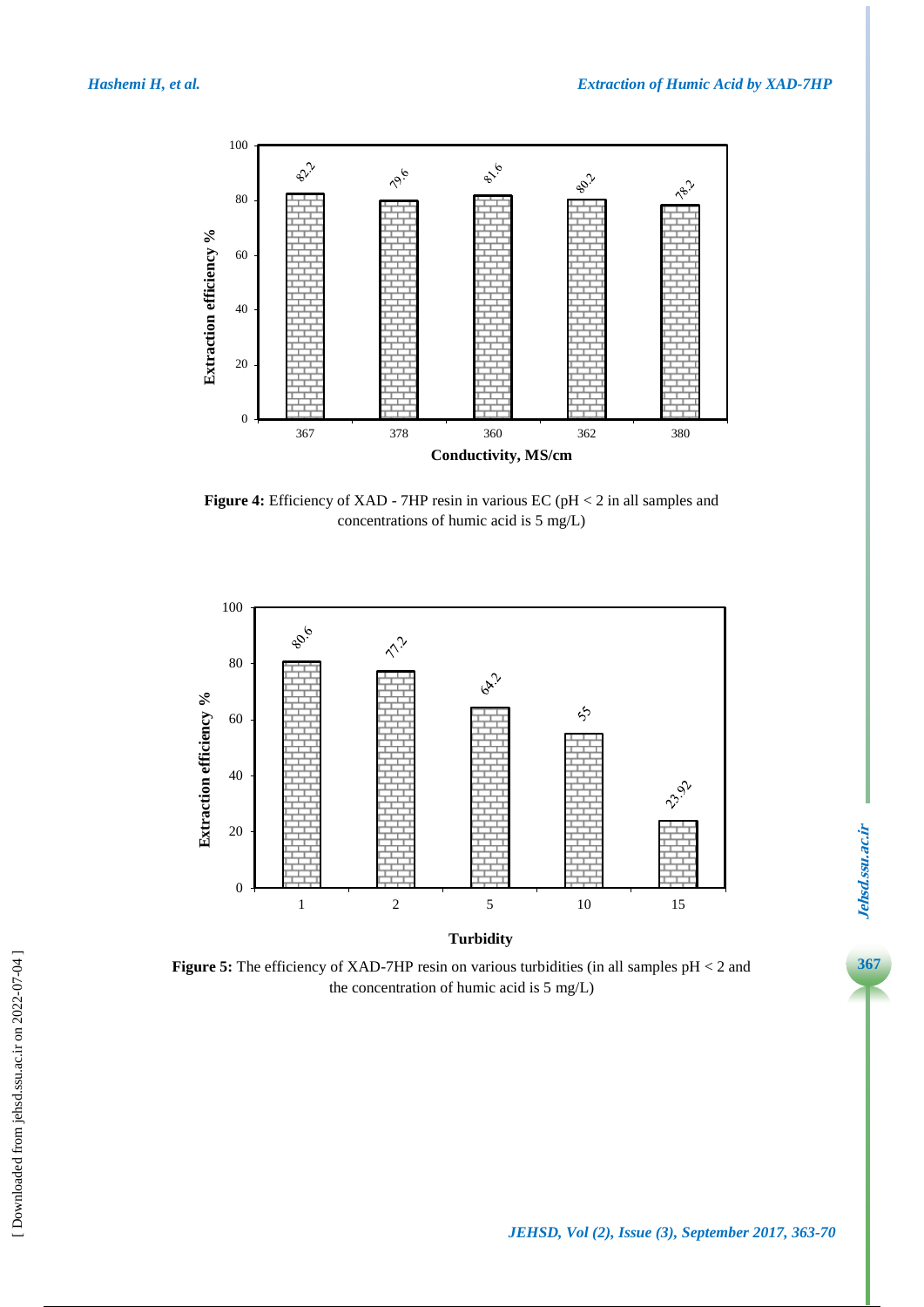

**Temperature, °C**

**Figure 6:** The efficiency of XAD-7HP resin in various temperatures (pH < 2 in all samples and the concentration of humic acid is 5 mg/L)

#### **Discussion**

# *Effect of initial concentration of humic materials in water on efficiency of XAD-8 resin*

XAD absorbent resin may use large amounts of water (10-100 L) to separate humic materials  $5$ . All XAD resins mostly absorb organic materials by hydrophobic link. The precise mechanism of absorbance is still unknown. XAD, XAD-2, and XAD-8 are mostly used to separate humic materials from aqueous environment <sup>13</sup>.

The efficiency of XAD resins is influenced by the concentration of humic materials; as though, the higher concentration of these materials leads to the lower performance of the resin. The low extraction of humic materials from XAD resins justifies the interruption of some humic compounds and resin materials, implying that some humic materials have been trapped inside the resin pores. The efficiency of absorbance is actually influenced by the fact that there are some hydrophilic compounds in humic materials that are not adsorbed on resin surfaces<sup>7</sup>.

The effect of initial concentration of water on the efficiency of XAD-7HP resin is shown in Figure 2. As observed in this figure, an increase in initial concentration of humic materials reduces the efficiency of XAD-7HP resin, but the Pearson correlation statistical test doesn't show the

significant difference between humic materials and resin efficiency (p-value  $> 0.05$ ).

# *Effect of water pH on the efficiency of XAD-7HP resin*

As earlier mentioned, pH is one of the important parameters on adsorption and extraction of humic materials as it effectively influences the extraction processes.

Figure 3 shows the results related to the effect of pH changes on the efficiency of XAD - 7HP resin. The obtained results show that XAD - 7HP anionic resin has the maximum absorption efficiency in the extraction of humic materials in acidic pH which is observable in all real and standard samples. Pearson correlation statistical test shows the effect of pH changes on the efficiency of XAD-7HP (p-value  $< 0.05$ ).

# *Effect of electric conduction (EC) on the efficiency of XAD-7HP resin*

EC is a physical property of water that shows the conductivity of electricity. There is a close relationship between EC and total soluble solids (TDS) in water, because anions are the main factor for electricity transfer in solutions and they indicate electrical conductivity.

Changes in EC and the effect of this parameter on the efficiency of XAD-7HP anionic resin is shown in Figure 4. It is observed that increasing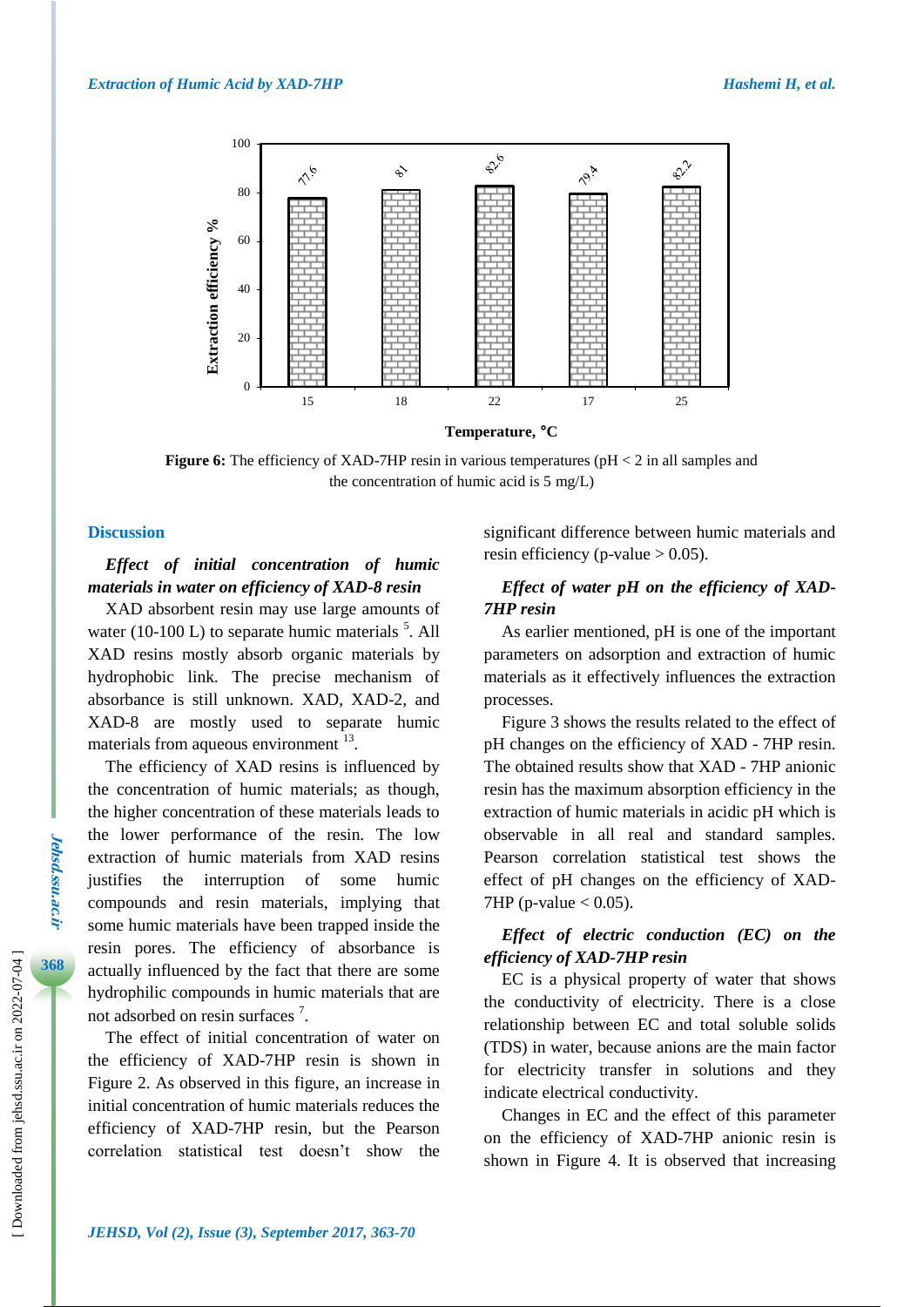EC decreases the efficiency of resin due to increase in TDS probability and as a result, occupancy of resin adsorbent surface by these materials. Although the efficiency of XAD - 7HP resin decreases by increasing EC, Pearson correlation statistical test didn't show any significant relationship between them (p-value  $> 0.05$ ).

# *Effect of water sample turbidity on the efficiency of XAD-7HP resin*

Turbidity is one of the most serious problems in extracting humic materials from water samples by resins. According to the turbidity of raw water samples, it seems that occupancy of adsorbent resin sites by turbidity agents can be a reason of turbidity effect on reduction of adsorption of the humic materials. In general, increasing turbidity reduces the efficiency of the mentioned anionic resin <sup>14</sup>. As earlier mentioned, the reason for this is adsorbent sites limitation by resin and their occupancy by turbidity. The results related to the effect of turbidity on the efficiency of XAD-7HP anionic resin is shown in Figure 5. It can also be observed that the efficiency of resin is reduced with the increasing turbidity. Pearson correlation statistical test shows that the relationship between turbidity value and the efficiency of XAD - 7HP anionic resin is significant (p-value  $< 0.05$ ).

# *The effect of sample temperature on the efficiency of XAD-7HP resin*

The seasonal changes of raw water and biological activity influence the quality of input water and its treatment capacity  $14$ . The NOM amounts might be high during the warmest months of the year which is coincident with the season water is needed at its peak. Therefore, extraction and measurement of humic materials is essential and important. The degradation of aqueous environment consequently results in an increase in organic materials. Also algae and bacterial population increase in high temperatures, resulting in a corresponding increase in biological activities. Thus, an increase in the temperature of water results in a corresponding increase in its humic materials which are compound of various organic materials<sup>15</sup>.

The related results to temperature on the efficiency of XAD - 7HP anionic resin is shown in Figure 6. As seen in this figure, resin efficiency decreased with an increase in the temperature of water. This reduction in efficiency can be attributed to the increase in organic load of aqueous environment and also in the biological activity of resin including the occupancy of absorbance sites by biological factors  $12$ . Although resin efficiency decreases by increasing temperature, Pearson correlation statistical test doesn't show any significant relationship between temperature and efficiency of XAD-7HP resin (pvalue  $> 0.05$ ).

## **Conclusion**

It can be concluded that the use of anionic resins is a proper technique with high efficiency in the extraction of humic materials from aqueous environments. Anionic Amberlite XAD - 7HP resin is a proper resin to extract the humic materials from the raw surface water entrance to the water treatment plant whose efficiency was obtained as 77% in this research. In this study, pH was discovered to be an important and effective parameter in the efficiency of resin, such that the maximum efficiency of resin was obtained at a  $pH < 2$ .

## **Acknowledgements**

The authors would like to gratefully acknowledge the Isfahan water treatment plant for their help in the collection of water samples.

## **Funding**

The work was not funded.

# **Conflict of interest**

We affirm that this article is the original work of the authors and have no conflict of interest to declare.

This is an Open Access article distributed in accordance with the terms of the Creative Commons Attribution (CC BY 4.0) license, which permits others to distribute, remix, adapt and build upon this work, for commercial use.